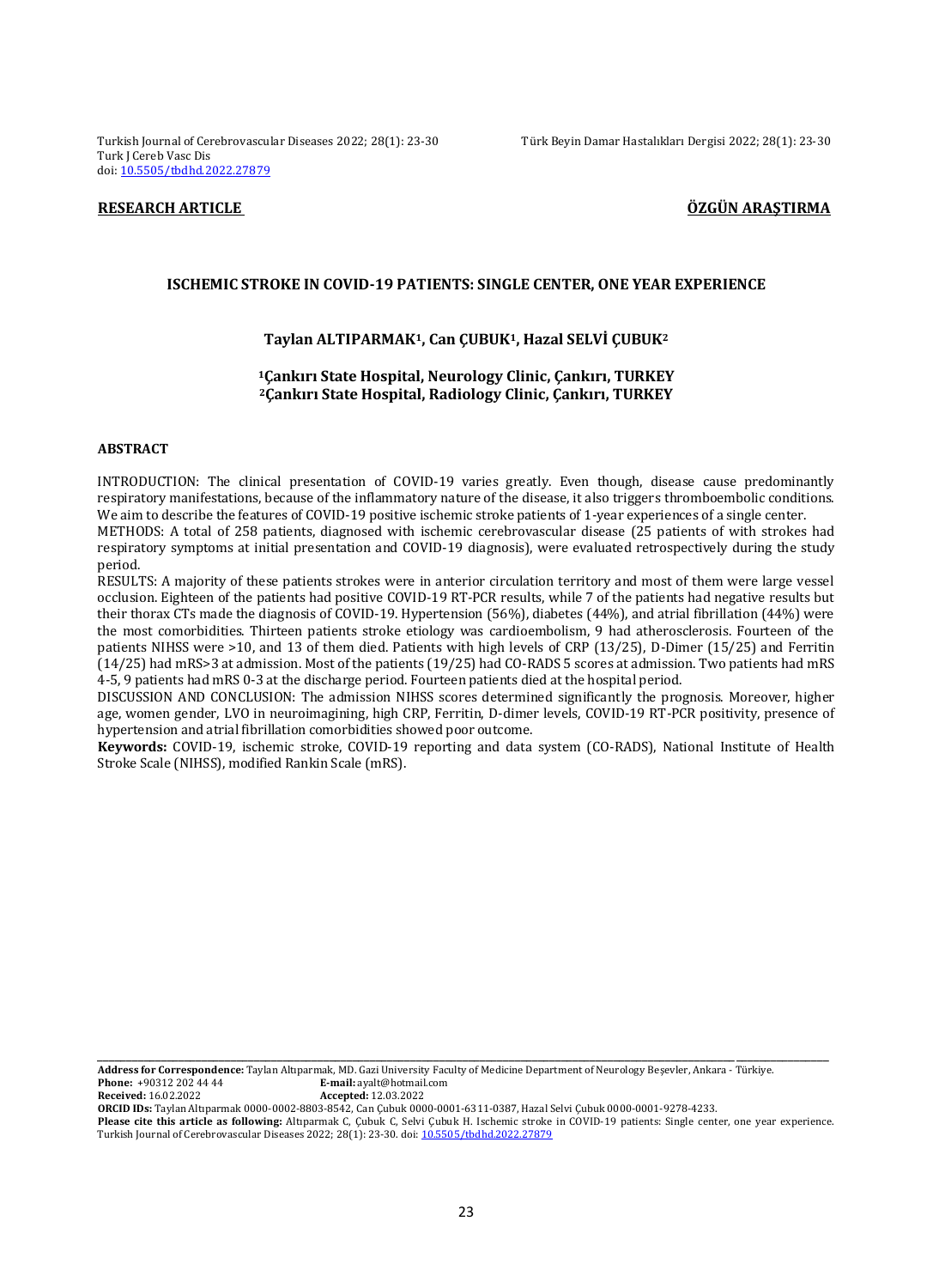# **COVİD-19 HASTALARINDA İSKEMİK İNME: TEK MERKEZİN BİR YILLIK TECRÜBESİ**

#### **ÖZ**

GİRİŞ ve AMAÇ: COVİD-19'un klinik özellikleri değişkenlik göstermektedir. Hastalık sıklıkla solunum sistemi semptomları ile prezente olmakla birlikte hastalığın inflamatuar doğası sonucu tromboembolik olaylar da tetiklenebilmektedir. Çalışmamızda bir yıl içerisinde merkezimizde tanı alan ve COVİD-19 ile birliktelik gösteren iskemik inme hastalarının klinik özelliklerini tanımlamayı amaçladık.

YÖNTEM ve GEREÇLER: Kliniğimizde bir yıl boyunca iskemik serebrovasküler hastalık tanısı konulan toplam 258 hasta geriye dönük olarak tarandı. Bu hastaların klinik, laboratuar ve görüntüleme bulguları retrospektif olarak değerlendirildi. Toplam 25 hasta COVİD-19 tanısı almış olup, çalışmaya dahil edilmiştir.

BULGULAR: Hastalardan 18'inin COVID-19 RT-PCR sonucu pozitif olarak, 7'sinin ise negatif olmasına rağmen toraks BT'lerinde tipik COVID-19 pnömoni bulguları olması nedeniyle klinik ve radyolojik olarak tanı konulmuştur. Hastaların çoğunluğunda anterior dolaşımda, geniş damar oklüzyonu sonucu enfarkt oluşumu gözlenmiştir. En sık eşlik eden hastalıklar hipertansiyon (%56), diyabet (%44) ve atriyal fibrilasyon (%44) olarak belirlenmiştir. On üç hastada kardiyoembolizm, 9 hastadaysa ateroskleroz inme etyolojisi olarak tespit edilmiştir. NIHSS skoru 10'un üzerinde olan 14 hastadan 13'ü mortal seyretmiştir. CRP (13/25), D-Dimer (15/25) ve Ferritin (14/25) düzeyleri yüksek olan hastalarda mRS>3 bulunmuştur. Hastaların çoğunda (19/25) Toraks BT görüntüleme bulgusu CORADS 5 olarak değerlendirilmiştir. Taburculuk döneminde iki hastada mRS 4-5, 9 hastada mRS 0-3 şeklindedir. Toplamda 14 hasta ise mortal seyretmiştir.

TARTIŞMA ve SONUÇ: Prognozu belirlemede önemli parametrelerden biri ilk değerlendirmedeki NIHSS skorları olduğu düşünülmektedir. Ayrıca, ileri yaş, kadın cinsiyet, beyin görüntülemede geniş damar oklüzyonu varlığı, yüksek CRP, Ferritin, D-dimer seviyeleri, COVID-19 RT-PCR pozitifliği, hipertansiyon ve atriyal fibrilasyon komorbiditeleri olan hastaların prognozu kötü seyretmiştir.

**Anahtar Sözcükler:** COVID-19, iskemik inme, COVID-19 reporting and data system (CO-RADS), National Institute of Health Stroke Scale (NIHSS), modified Rankin Scale (mRS).

## **INTRODUCTION**

Starting with Wuhan, December 2019, Coronavirus 2019 (COVID-19) has been creating a pandemic. Up to February 2022, there have been 396.558.014 confirmed diagnosis, including 5.745.032 deaths (1,2). The clinical presentation varies greatly from asymptomatic infection to severe respiratory dysfunction that may cause death. Even though, disease cause predominantly respiratory manifestations (flu-like symptoms to pneumonia), because of the inflammatory nature of the disease, it also triggers thromboembolic conditions (3,4).

From a neurological perspective, COVID-19 can cause smell and taste dysfunction, neuropathy, myopathy, encephalopathy, demyelinating conditions, and cerebrovascular diseases (CVD) (5). In CVD, especially ischemic stroke prevalence increased in this period and generally with a poor outcome (5–7). Several studies have been presented on the underlying mechanisms of the COVID-19 related stroke. Angiotensin-converting enzyme-2 (ACE-2), regarded as the binding site of the virus, associated vasoconstriction, hypertension, and thrombosis, also immunemediated vascular endothelial damage, hypercoagulation, and thromboembolism have

Turkish Journal of Cerebrovascular Diseases 2022; 28(1): 23-30

been regarded as the potential etiologies of stroke (8,9).

We aim to describe key features of COVID-19 positive ischemic stroke patients hospitalized in a single center in a 1-year duration. We also want to determine the factors that seem to affect the prognosis in this patient population.

## **METHODS**

**Patient Selection:** This study included ischemic stroke patients who had also COVID-19 diagnosis between April 2020 and May 2021 at Çankiri State Hospital Neurology Department. Data were collected retrospectively from the electronic registry system. Patients with ICD diagnostic code I67.9 (Cerebrovascular Diseases, unspecified), G46.8 (Other vascular syndromes of brain in cerebrovascular diseases) were analyzed and 25 cases with COVID-19 were included. Patients whose COVID-19 reverse transcriptase polymerase chain reaction (RT- PCR) test positive and/ or who had pneumonia compatible with COVID-19 in thorax computed tomography (CT) examination even though the tests were not positive. The study was performed in accordance with Helsinki Declaration and ethical approval was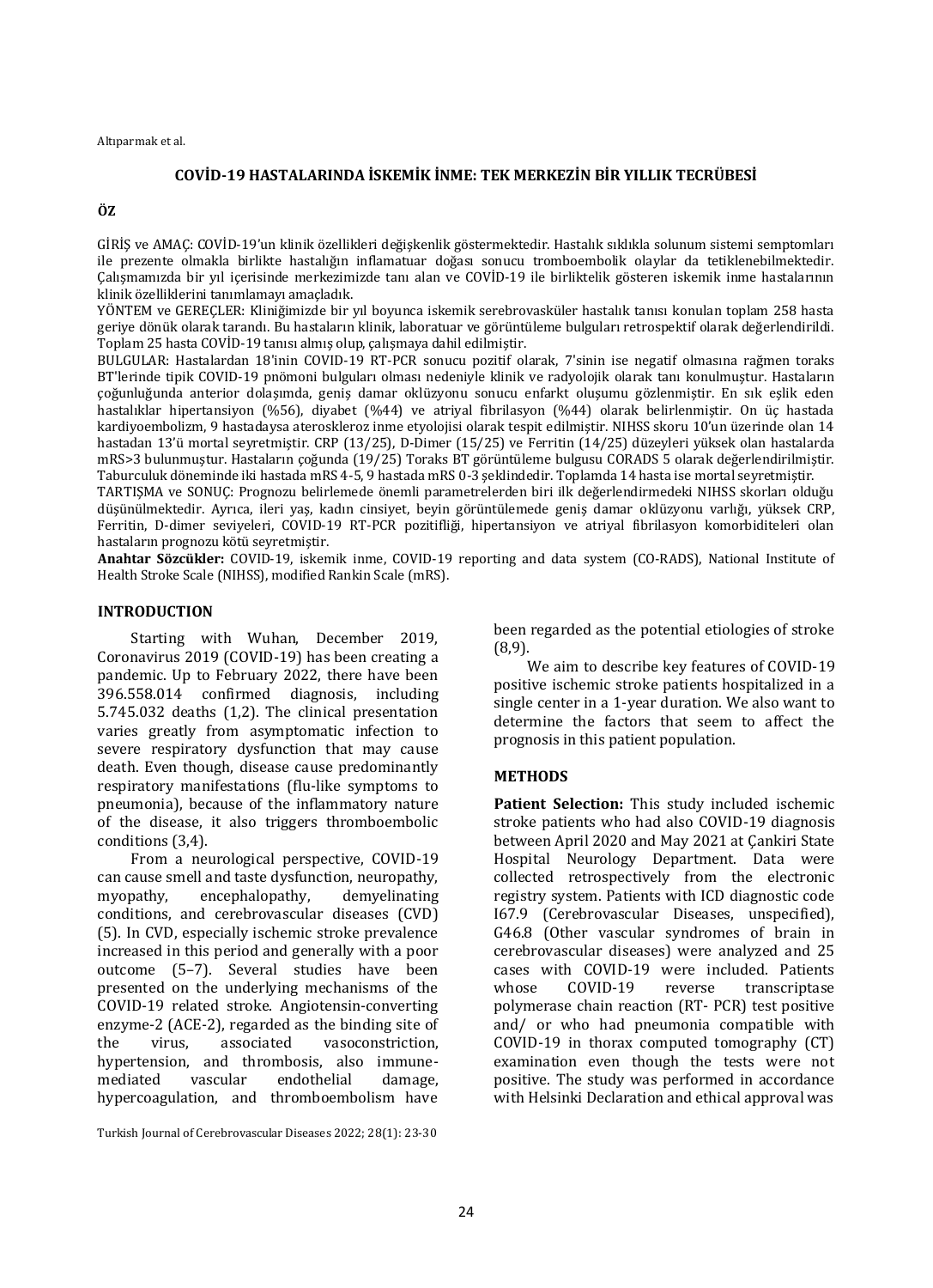granted by the Ethics Committee of Karabük University in January 2022 (Date: 18.01.2022, Number: 2022-801). Informed consent wasn't received from participants included in the study because of the retrospective study design.

**Study Design:** Patient age, gender, comorbidities, Glomerular Filtration Rate (GFR), creatinin, blood urea nitrogen (BUN), ferritine, D- Dimer, interleukin-6 (IL-6), C- reactive protein (CRP), neutrophile and lymphocyte counts, COVID-19 RT-PCR results on admission were noted and analyzed. Moreover brain CT, CT angiography, Chest CT (CT; Toshiba Canon Aquilion Start 16 Slices), brain magnetic resonance imagining (MRI; 1.5-Tesla GE Signa HDxt 1.5T MRI) were evaluated. Cardiac comorbidities and etiological tests such as electrocardiogram (ECG), rhythm holter and echocardiography were evaluated. Smoking habits, antiaggregant/ anticoagulant usage prior to stroke was also assessed. Stroke etiology was defined from the ASCOD classification (A, atherosclerotic; S, small vessel disease; C, cardioembolic; O, other defined causes; D dissection) (10). Chest CT images were acquire with 0.625-mm slice thickness with additional 2.5-mm reconstructions on 16-slices. The scanning was from the apices of the lung to the bottom. The images were analyzed by 7 years specialized radiologists blinded to the patient's COVID-19 status, using the COVID-19 reporting and data system (CO-RADS) a previously reported computed tomography-based categorical classification system assessing for the presence or absence of pulmonary findings suspicious for COVID-19. CO-RADS classifies lung findings into 5 groups as it relates to findings consistent with COVID-19 pneumonia: 1 is very low level of suspicion, 2 is low level of suspicion, 3 is equivocal suspicion, 4 is high level of suspicion, 5 is very high level of suspicion (11).

**Follow-up:** Stroke symptoms were evaluated and scored using the National Institute of Health Stroke Scale (NIHSS) at the time of admission, and discharge. To determine the outcome, the modified Rankin Scale (mRS) scores were checked out during the admission, and discharge period. Prestroke status of ambulation and dependency were learned from patients' relatives.

**Statistical Analysis:** The study was created with descriptive statistics. Categorical variables were expressed as numbers and percentages (%). Categorical variables were evaluated using Fisher's exact test if the frequency was less than 5

in at least one of the cells in 2x2 crosstabs. The continuity-corrected chi-square test was used when frequency was between 5 and 25. In other cases, the Pearson chi-square test was performed. If the frequency was less than 5 in at least one cell, categorical variables were evaluated with the likelihood ratio test; otherwise, they were analyzed using Pearson's chi-square test. While the number of independent groups was two, the significance of group differences was examined using the Mann-Whitney U test. Data were analyzed with the IBM SPSS Statistics 17.0 (IBM Corporation, Armonk, NY, USA) program. Values with p <0.05 were considered significant in the results.

# **RESULTS**

Totally 258 consecutive ischemic stroke cases evaluated. Twenty five patients with stroke (9.66% of all cases) had COVID-19 diagnosis eventually. At baseline, patients with strokes and COVID-19 (SWC) mean age was 68.7 (minimum 35, maximum 89) years. Ten (40%) patients were women, 15 (60%) were men.

Hypertension (56%), diabetes (44%), and atrial fibrillation (44%) were the most comorbid conditions. There were 3 patients in each group who had hyperlipidemia (12%), coronary artery diseases (12%), congestive heart failure (12%). Two patients had stroke and transient ischemic attack (TIA) in their past medical history (8%). None of the patients had malignancy, vasculitis or thrombophilia. Patients had predominantly cardioembolic stroke (52%). Other etiologies were atherosclerotic (36%) and others (12%) according to ASCOD classification, cryptogenic strokes were also included.

From the perspective of COVID-19 PCR results, 18 patients had positive for alpha subtype of COVID-19 (the most known and detected type of COVID-19 at the study period), while 7 of the patients had COVID- 19 negative but their thorax CTs confirm the diagnosis of COVID-19.

In terms of laboratory findings, there were 9 patients with CRP levels between 5-100 mg/l and 16 patients with >100 mg/l. There was no patient with a normal CRP level of 5 mg/l or less. There were 3 patients with D-dimer level below 1000 ng/ml and 22 cases with 1000 ng/ml and above. IL-6 levels could not be evaluated in 11 patients, but it was above the cut-off value of 4.43 pg/ml in

Turkish Journal of Cerebrovascular Diseases 2022; 28(1): 23-30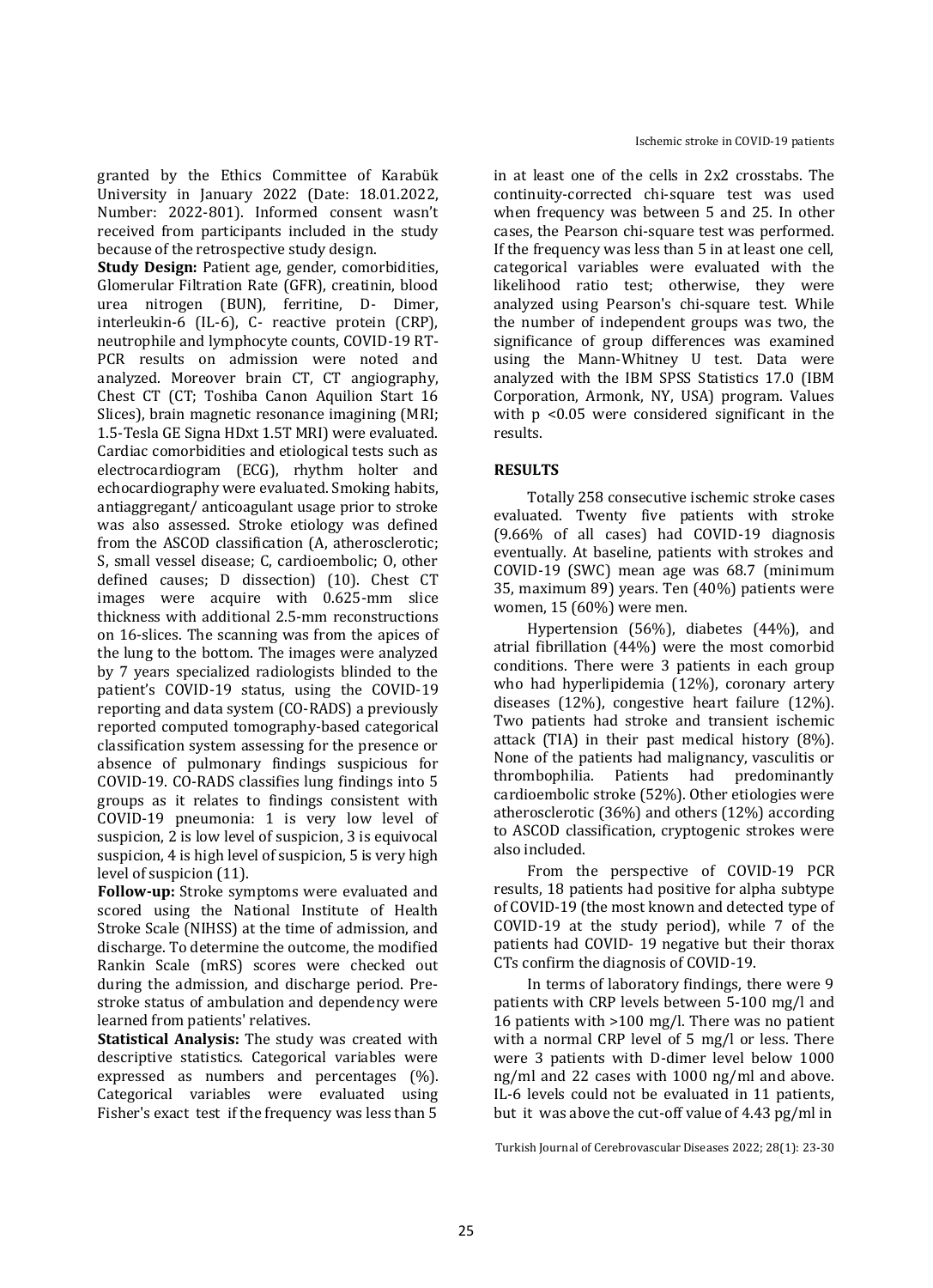7 patients and normal in 7 patients. There were 21 patients with ferritin level of 300 mcg/ml and above, and 4 patients with normal levels (45-300 mcg/ml). Considering the neutrophil and lymphocyte counts in cubic millimeters, 1 patient with a neutrophil count below 4000/mm3, 16 patients with a neutrophil count between 4000- 11000/mm3, and 8 patients with a neutrophil count of 11000/mm3 and above were present. There were 9 patients with lymphocyte counts below 600/mm3 and 16 patients with a lymphocyte count between 600-3500/mm3. When kidney function tests were evaluated, the mean creatinine values of the patients were 1.088 (0.25- 3.18) mg/dl; The mean BUN value was 51.4 (22- 96) mg/dl. GFR values were calculated electronically as ml/min/1.73 m2 unit, and there were 7 patients with 90, and above, 13 patients with 60-90, 3 patients with 30-60, and 2 patients with 30 and below. The current cut-off values were the limit values used by both previous studies on the subject, and the biochemistry, and serology laboratories of our hospital adjusted according to the population.

Demographics, comorbidities, laboratory levels, COVID-19 RT- PCR results, admission mRS on admission were presented in Table 1, which correlated with discharged mRS.

Among 25 patients with a confirmed diagnosis of stroke, 22 had COVID-19 related thorax CT findings with a component of GGO (ground-glass opacities) and most with consolidations. All of the involvements were bilaterally and diffuse multifocal. Figure 1 demonstrates pulmonary involvement of the cases with the pie chart.

Nineteen patients (76%) had anterior circulation ischemia, 5 (20%) had posterior circulation ischemia, while 1 patient (4%) had both anterior and posterior circulation ischemia. Large vessel involvement detected in 15 patients (60%) according to infarction aspect, clinical evaluation and finally CT angiography results. Only in one patient CT angiography couldn't be performed due to impaired renal function tests. The mean ASPECT score of the group was 4 (0-9). Two patients had mesencephalic compression in acute stroke period. Decompressive craniectomy were performed in 1 patient while the rest received mannitol as an anti-edema medication.

Intravenous tissue plasminogen activator (ivtpa) were given to two patients and endovascular

Turkish Journal of Cerebrovascular Diseases 2022; 28(1): 23-30

|      | Table 1. Demographic, clinic, radiological and    |  |  |
|------|---------------------------------------------------|--|--|
|      | laboratuary parameters and their correlation with |  |  |
| mRS. |                                                   |  |  |

|                                               | mRS 0-3                      | mRS 4-5               | mRS 6         |
|-----------------------------------------------|------------------------------|-----------------------|---------------|
| Age                                           |                              |                       |               |
| 18-50                                         | 1                            | 0                     | 1             |
| 51-60                                         | 2                            | $\mathbf{0}$          | 1             |
| 61-70                                         | 4                            | $\mathbf{1}$          | 3             |
| 71-80                                         | 2                            | 0                     | 7             |
| 81-90                                         | $\theta$                     | 1                     | 2             |
| Gender                                        |                              |                       |               |
| Female (10 patients)                          | 3                            | 0                     | 7             |
| Male (15 patients)                            | 6                            | 2                     | 7             |
| HT (14 patients)                              | 4                            | 1                     | 9             |
| DM (11 patients)                              | 6                            | $\boldsymbol{0}$      | 5             |
| <b>AF/PAF/AFLUT</b>                           |                              |                       |               |
| Present (11 patients)                         | 0                            | 2                     | 9             |
| Absent (14 patients)                          | 9                            | $\boldsymbol{0}$      | 5             |
| <b>Stroke Etiology</b>                        |                              |                       |               |
| Atherosclerosis (9 patients)                  | 7                            | $\boldsymbol{0}$      | 2             |
| Cardioembolism (13 patients)                  | 0                            | 2                     | 11            |
|                                               | 2                            |                       | $\mathbf{1}$  |
| Others (3 patients)<br><b>Admission NIHSS</b> |                              | 0                     |               |
| $0 - 4$                                       |                              | $\boldsymbol{0}$      |               |
|                                               | 8                            |                       | 1             |
| $5 - 10$                                      | $\mathbf{1}$<br>$\mathbf{0}$ | 1<br>$\boldsymbol{0}$ | $\bf{0}$<br>3 |
| 11-15                                         |                              |                       | 7             |
| 16-25                                         | $\mathbf{1}$                 | $\boldsymbol{0}$      |               |
| >25                                           | $\mathbf{0}$                 | $\boldsymbol{0}$      | 3             |
| <b>LVO</b>                                    |                              |                       |               |
| Presence (15 patients)                        | 1                            | 1                     | 13            |
| Absence (10 patients)                         | 8                            | 1                     | 1             |
| <b>Covid-19 PCR test</b>                      |                              |                       |               |
| Positive                                      | 6                            | 2                     | 10            |
| Negative                                      | 3                            | $\boldsymbol{0}$      | 4             |
| $CRP$ (mg/l)                                  |                              |                       |               |
| $5 - 100$                                     | 6                            | 0                     | 3             |
| >100                                          | 5                            | 2                     | 11            |
| D-Dimer (mcg/ml)                              |                              |                       |               |
| < 1000                                        | $\overline{c}$               | 0                     | 1             |
| ≥1000                                         | 7                            | 2                     | 13            |
| IL-6 $(pg/ml)$                                |                              |                       |               |
| Normal                                        | $\mathbf{1}$                 | 1                     | 4             |
| High                                          | 4                            | $\boldsymbol{0}$      | 3             |
| NA                                            | 4                            | 1                     | 7             |
| GFR (ml/dk/1.73m2)                            |                              |                       |               |
| >90                                           | 7                            | $\boldsymbol{0}$      | $\bf{0}$      |
| 60-90                                         | 2                            | 1                     | 10            |
| 30-60                                         | $\mathbf{0}$                 | $\mathbf 1$           | 2             |
| $30$                                          | 0                            | 0                     | 2             |
| Neutrophil (/mm3)                             |                              |                       |               |
| < 2000                                        | 0                            | $\boldsymbol{0}$      | 1             |
| 2000-11000                                    | 6                            | 2                     | 8             |
| >11000                                        | 3                            | 0                     | 5             |
| Lymphocyte (/mm3)                             |                              |                       |               |
| < 600                                         | 3                            | 0                     | 6             |
| 600-3500                                      | 6                            | 2                     | 8             |
| >3500                                         | 0                            | 0                     | 0             |
| Ferritin (ng/mL)                              |                              |                       |               |
| Normal                                        | 2                            | 2                     | 0             |
| >300                                          | 7                            | $\mathbf{0}$          | 14            |
|                                               |                              |                       |               |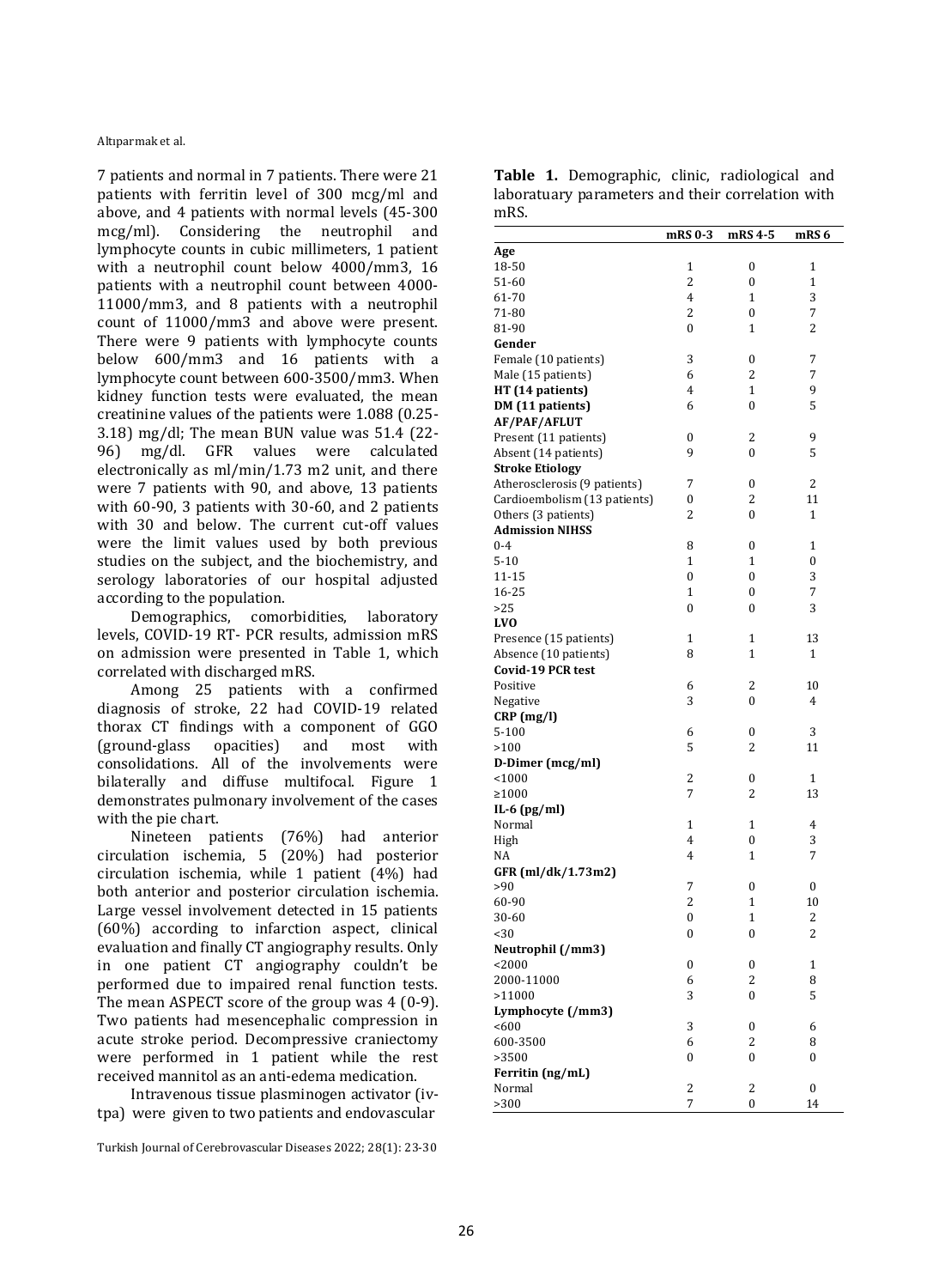thrombectomy was performed in one. The patient who underwent thrombectomy had also received tpa. While iv- tpa was given in our hospital while for endovascular thrombectomy the patients was transfered to a tertiary healthcare institution. In the remaining patients, hyperacute stroke therapies could not be performed due to temporal incompatibility and other comorbid medical conditions.

There were 9 patients with NIHSS 0-5, 2 patients with 5-10, 3 patients with 10-15, 8



Figure 1. Pulmonary involvement of the ischemic stroke cases Figure 2. Distribution of admission and discharge mRS. according to CO-RADS.



## **DISCUSSION AND CONCLUSION**

The present study evaluated the prevalence, clinical aspects, probable prognostic features of ischemic stroke patients with COVID-19. We found an 9.66% prevalence of COVID-19 positiviness by either PCR or Thorax CT in our ischemic stroke patients. It was observed that most of the patients had hypertension, diabetes and atrial fibrillation co-morbidities at similar percentages, like in other stroke study populations. The NIHSS scores of the patients at the time of admission correlated with the prognosis. In addition, LVO was observed

patients with 15-25, and others (3 patients) with >25. Initially, 3 patients had mRS 4-5, 22 patients had mRS 0-3 at admission. Fourteen patients had mRS 6 (death) at hospital period, 2 patients had mRS 4-5, 9 patients had mRS 0-3 at the discharge period. There were 8 patients with NIHSS 0-5, 3 patients with 5-10 at discharged period and the other 14 patients died at the hospital period. We demonstrated them as >25 NIHSS in bar graphs. Changes in NIHSS and mRS during our evaluation were demonstrated in Figure 2, 3 and 4.





Figure 3. Distribution of admission and discharge NIHSS. Figure 4. Correlation of admission NIHSS and discharge mRS.

considerably in these patients, and cardioembolism was the most common etiology.

The rate of ischemic stroke in COVID-19 patients in our study was in accordance with similar studies, which have evaluated the prevalence of both ischemic stroke rate in COVID-19 cases and COVID-19 rates in ischemic stroke patients (7,12). The mean age was between 60-70 years (68.7 years). This was similar to other stroke studies(13,14). LVO, large MCA, or posterior system infarcts (low ASPECT scores) were also

Turkish Journal of Cerebrovascular Diseases 2022; 28(1): 23-30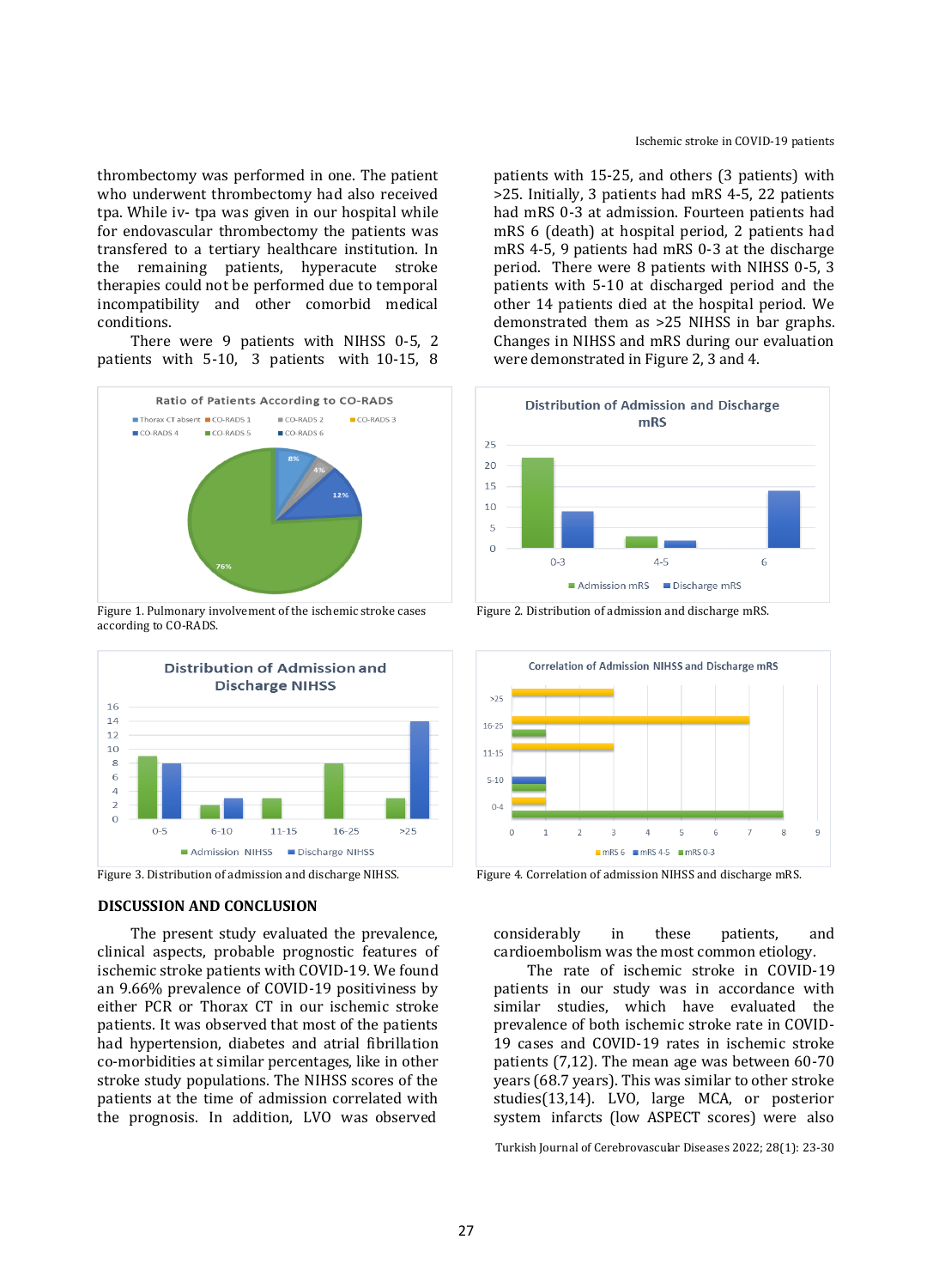noted in the younger population (<55 years) as in previous studies (15). Similar to previous stroke registries our small COVID-19 stroke sample, men were affected more (F/M: 2/3)(7,12). In many stroke studies, it has been emphasized that the prognosis is worse in elderly (>65 years), especially in the female patient population due to the postmenopausal period (7,9,14). In total, 7 of 10 female, 7 of 15 male patients died, and 2 patients were discharged as severely disabled (mRS 4-5). We may state that there is a proportionally higher rate of mortality in women. Comorbid conditions (atrial fibrillation, congestive heart failure, and hyperlipidemia, especially hypertension and diabetes mellitus) were similarly in other non-COVID stroke and COVID-19 stroke studies (9,12,14). Cardioembolism was the most common etiological factor, followed by atherosclerosis rather than cryptogenic stroke similar to some previous studies (13,14).

It has been emphasized that COVID-19 PCR test may revealed negative results for a number of different reasons (16). In our sample, while the tests were positive in 18 patients, 7 patients had false negative results. On the arrival of all the negative patients, lesions compatible with COVID pneumonic involvement were observed in the thorax CTs taken due to cough and low oxygen saturation (<90%). Except for 5 of the patients whose tests were positive, the rest had a clinical picture of pneumonia at the time of admission. These 5 patients were admitted only with the symptoms of a cerebrovascular disease (hemiparesis/ hemihypoesthesia, dysarthria/ aphasia, etc.). Six of the patients with a positive test had been already diagnosed with COVID and had a stroke during their hospitalization period. All of these 6 patients received enoxaparin sodium subcutaneously during their hospitalization. Two of them received enoxaparin at a venous prophylaxis dose (one injection per day), while the other 4 received at an arterial dose (2 injections per day). It has been emphasized in many studies that the main cause of severe lung, vascular endothelial damage in the COVID-19 process is due to catastrophic immune response (17,18). Interleukins (especially IL-2, IL-6, IL-7), tumor necrosis factor-α (TNF-α), procalcitonin (PCT), CRP, ferritin and fibrin degradation product Ddimer, which is a marker of procoagulation, are markers that are particularly emphasized in this immunopathogenesis (8,9,17,18). As a result of

Turkish Journal of Cerebrovascular Diseases 2022; 28(1): 23-30

prognostic evaluation of laboratory values, high levels of CRP, D-Dimer and Ferritin appeared as indicators of poor prognosis. The present results are correlated with previous single center studies and multicenter meta-analysis data(19–24). Although the prognosis could not be adequately correlated with the impairment of renal function tests due to sample limitation, it was observed that all 7 patients with a GFR of 90 and above survived with or without mild sequelae. The lymphocyte count of the patients with a mortal course was 3500/mm3 and below, and no significant correlation could be found with the neutrophil counts. On the other hand radiological evaluation also can confirm the prevalence of lung involvement which is regarded as a marker for disease severity, and there may be a direct correlation between the development of stroke with the severity of pneumonia. The evaluations and expert opinions emphasized that iv- tpa and thrombectomy procedures can be applied in appropriate indications, with appropriate isolation conditions (25). Although COVID-19 also causes hemorrhagic stroke, it has been reported that ivtpa does not cause a significant bleeding risk, when the profit-loss ratio is evaluated. These hyperacute stroke treatment methods, which are carried out as a team effort, have been recommended by many centers, with the healthcare team taking precautions to protect themselves from infection. Iv- tpa was performed in only two of our patients, and iv- tpa and thrombectomy was performed in one of our patients. Two of the patients who received iv- tpa were already hospitalized for COVID-19 pneumonia and were evaluated very early. One of them was discharged with severe disability as mRS 4-5, and the other was with mild disability as mRS<4. The patient who underwent thrombectomy died in the follow-up due to multiorgan failure.

In the previous meta-analyses, men are affected more than women, the average age is 6-7 decades, but young strokes are observed at a substantial rate (24%) (14,15,26). It has been reported that LVO is seen at a higher rate in this young stroke population (15,27). It has been shown that in approximately 40% of patients, the presentation of stroke is the first presentation of COVID-19, and approximately 1/4 of these stroke patients didn't have comorbidities (7,9,14,28). Slightly different from our population,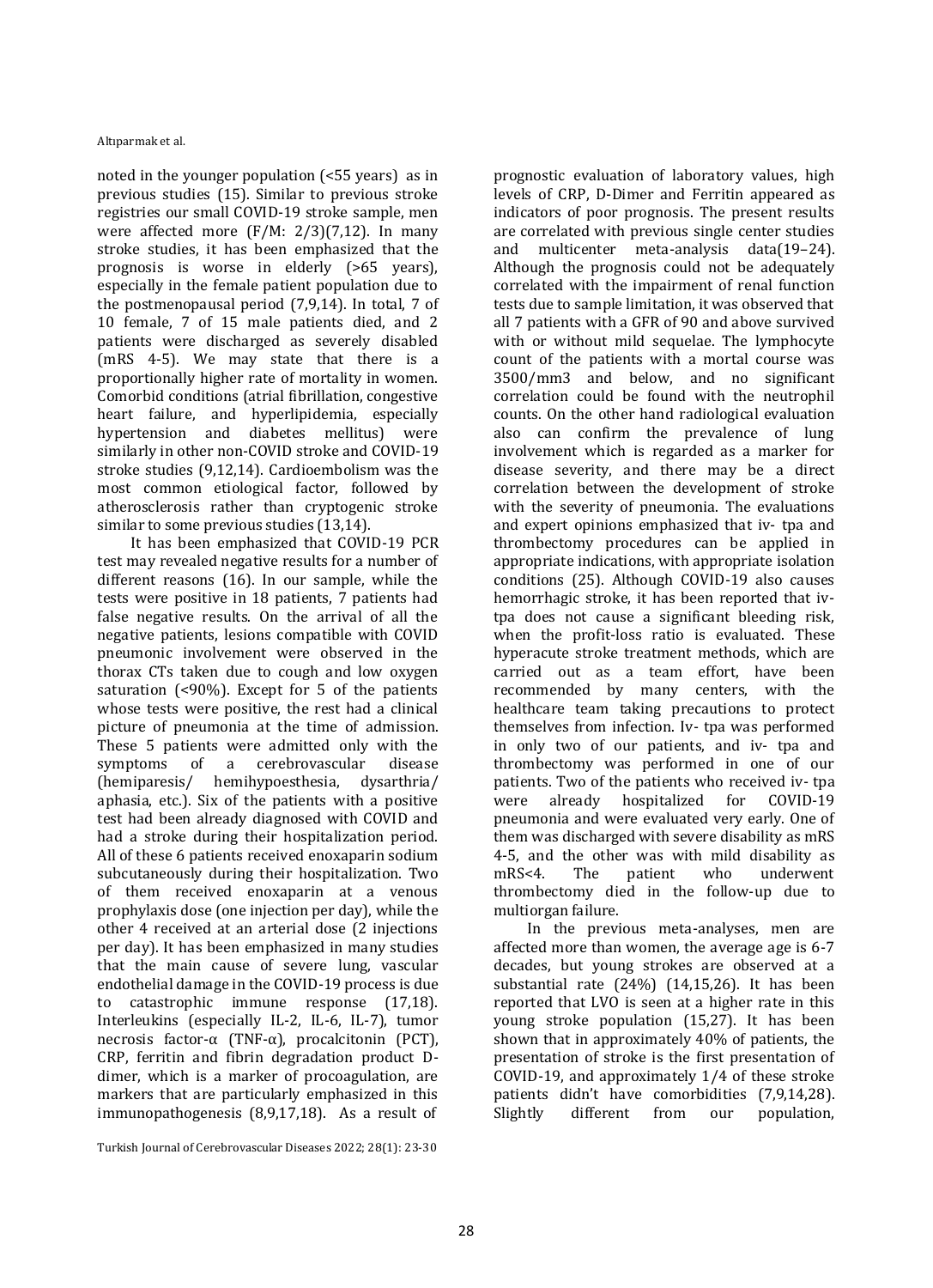approximately 40% of patients were treated with mild disability, 30% were severely disabled (mRS 4-5), and approximately 30% were died(14,26). Contrary to our study, the most common etiology of stroke was found to be large artery atherosclerosis, followed by cardioembolism and cryptogenic stroke (7,13–15,26). Anterior circulation strokes and especially large MCA infarcts are frequently observed in these patients (14). It has been emphasized that hyperacute stroke therapies was applied at a higher rate only in developed countries (25,29,30).

Our study is limited by its retrospective design and evaluated small single-center population. Due to the limited number of patients, advanced statistical analyzes could not be performed and univariate analyzes could not be included, especially in terms of prognosis. Because of these reasons, the prognostic factors we predicted remain statistically weak, even if the results are largely consistent with the metaanalysis data. In addition, non-stroke complications that intervene in the COVID-19 pneumonia also affect prognosis and survival.

In conclusion, patients who had COVID-19 with ischemic stroke as an initial manifestation or at the course of COVID-19 pneumonia period have an 9.66% prevalence in our stroke data from a single center registary in one year period. Hypertension, diabetes and atrial fibrillation comorbidities were the most commonly recorded comorbidities. The NIHSS scores of the patients at the time of admission significantly determined the prognosis. Higher age, women gender, LVO in neuroimagining, high CRP, Ferritin, D-dimer levels, COVID RT-PCR positivity, presence of hypertension and atrial fibrillation co-morbidities correlated with poor outcome. Further clinical studies are needed to define the unknown mechanisms and management strategies of stroke in COVID-19 pathogenesis.

#### **REFERENCES**

- 1. Zhu H, Wei L, Niu P. The novel coronavirus outbreak in Wuhan, China. Glob Health Res Policy 2020;5:6.
- 2. WHO Coronavirus (COVID-19) Dashboard: https://covid19.who.int
- George PM, Barratt SL, Condliffe R, et al. Respiratory follow-up of patients with COVID-19 pneumonia. Thorax 2020; 75(11): 1009-1016.
- Zhang Q, Bastard P, Cobat A, et al. Human genetic and<br>immunological determinants of critical COVID-19 immunological determinants of critical pneumonia. Nature 2022; 603(7902): 587-598.
- 5. Harapan BN, Yoo HJ. Neurological symptoms, manifestations, and complications associated with severe acute respiratory syndrome coronavirus 2 (SARS-CoV-2) and coronavirus disease 19 (COVID-19). J Neurol 2021; 268(9): 3059-3071.
- 6. Koralnik IJ, Tyler KL. COVID-19: A Global Threat to the Nervous System. Ann Neurol 2020; 88(1): 1-11.
- 7. Avula A, Nalleballe K, Narula N, et al. COVID-19 presenting as stroke. Brain Behav Immun 2020; 87: 115-119.
- 8. Aghagoli G, Gallo Marin B, Katchur NJ, et al. Neurological Involvement in COVID-19 and Potential Mechanisms: A Review. Neurocrit Care 2021; 34(3): 1062-1071.
- 9. Zhang S, Zhang J, Wang C, et al vd. COVID‑19 and ischemic stroke: Mechanisms of hypercoagulability (Review). Int J Mol Med 2021; 47(3): 21.
- 10. Amarenco P, Bogousslavsky J, Caplan LR, et al. The ASCOD phenotyping of ischemic stroke (Updated ASCO Phenotyping). Cerebrovasc Dis Basel Switz 2013; 36(1): 1- 5.
- 11. Lieveld AWE, Azijli K, Teunissen BP, et al. Chest CT in COVID-19 at the ED: Validation of the COVID-19 Reporting and Data System (CO-RADS) and CT Severity Score: A Prospective, Multicenter, Observational Study. Chest 2021; 159(3): 1126-1135.
- 12. Li Y, Li M, Wang M, et al. Acute cerebrovascular disease following COVID-19: a single center, retrospective, observational study. Stroke Vasc Neurol 2020; 5(3): 279- 284.
- 13. Bres Bullrich M, Fridman S, Mandzia JL, et al. COVID-19: Stroke Admissions, Emergency Department Visits, and Prevention Clinic Referrals. Can J Neurol Sci 2020; 47(5): 693-696.
- 14. Zhao J, Li H, Kung D, et al. Impact of the COVID-19 Epidemic on Stroke Care and Potential Solutions. Stroke 2020; 51(7): 1996-2001.
- 15. Oxley TJ, Mocco J, Majidi S, et al. Large-Vessel Stroke as a Presenting Feature of Covid-19 in the Young. N Engl J Med 2020; 382(20): e60.
- 16. Arevalo-Rodriguez I, Buitrago-Garcia D, Simancas-Racines D, et al. False-negative results of initial RT-PCR assays for COVID-19: A systematic review. PLOS ONE 2020; 15(12): e0242958.
- 17. Fajgenbaum DC, June CH. Cytokine Storm. N Engl J Med 2020; 383(23): 2255-2273.
- 18. Hu B, Huang S, Yin L. The cytokine storm and COVID‐19. J Med Virol 2021; 93: 250–256.
- 19. Bruin S de, Bos LD, Roon MA van, et al. Clinical features and prognostic factors in Covid-19: A prospective cohort study. eBioMedicine 2021; 67: e103378.
- 20. Liu F, Li L, Xu M, et al. Prognostic value of interleukin-6, Creactive protein, and procalcitonin in patients with COVID-19. J Clin Virol 2020; 127: e104370.
- 21. Para O, Caruso L, Pestelli G, et al. Ferritin as prognostic marker in COVID-19: the FerVid study. Postgrad Med 2021; 1-6.
- 22. Alsagaby SA, Aljouie A, Alshammari TH, et al. Haematological and radiological-based prognostic markers of COVID-19. J Infect Public Health 2021; 14(11): 1650- 1657.
- 23. Li C, Hu B, Zhang Z, et al. D-dimer Triage for COVID-19. Acad Emerg Med Off J Soc Acad Emerg Med 2020; 27(7): 612-613.
- 24. Rostami M, Mansouritorghabeh H. D-dimer level in COVID-19 infection: a systematic review. Expert Rev Hematol

Turkish Journal of Cerebrovascular Diseases 2022; 28(1): 23-30